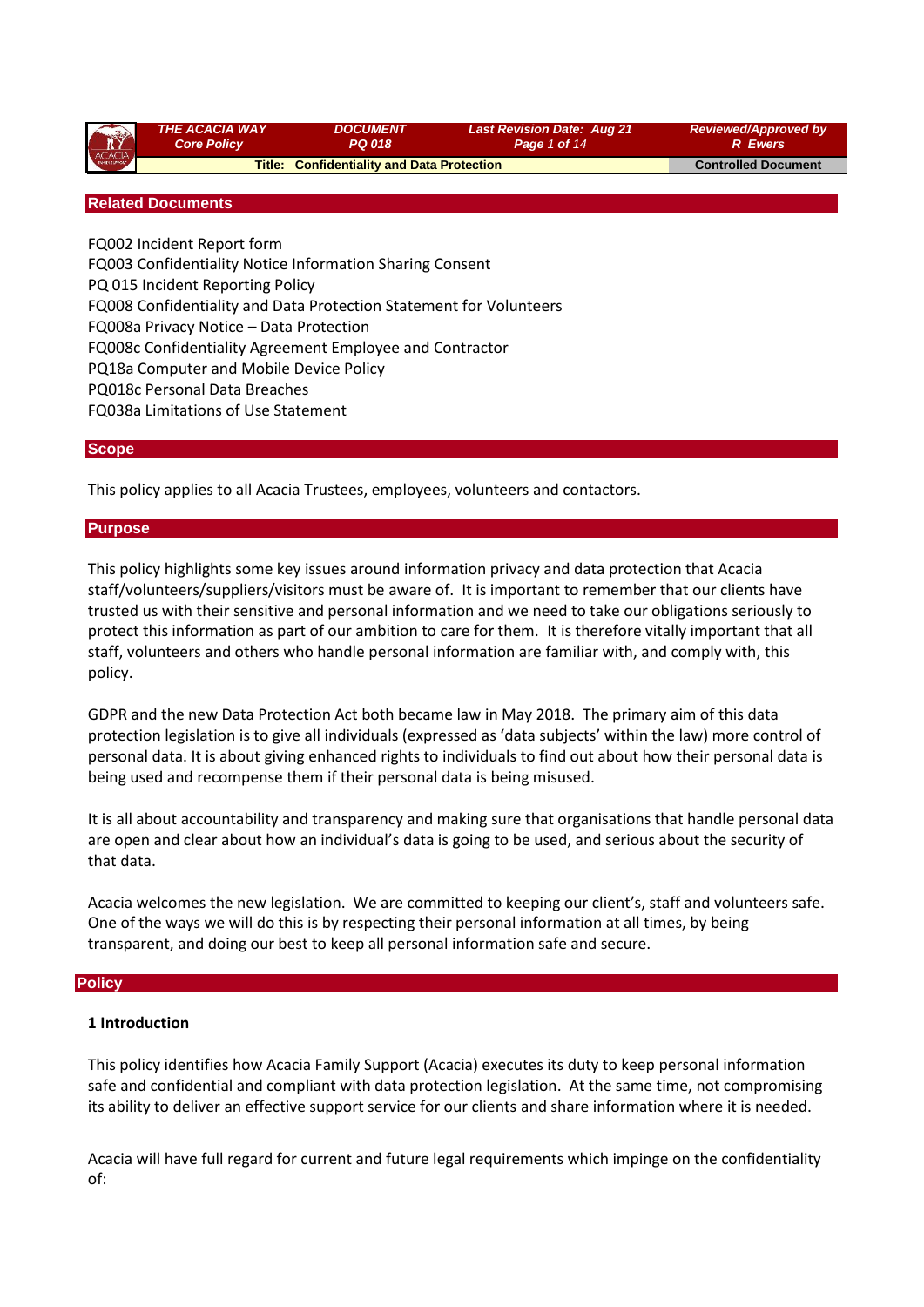| ACACIA | THE ACACIA WAY     | <i><b>DOCUMENT</b></i>                            | <b>Last Revision Date: Aug 21</b> | <b>Reviewed/Approved by</b> |
|--------|--------------------|---------------------------------------------------|-----------------------------------|-----------------------------|
|        | <b>Core Policy</b> | PQ 018                                            | Page 2 of 14                      | <b>R</b> Ewers              |
|        |                    | <b>Title: Confidentiality and Data Protection</b> |                                   | <b>Controlled Document</b>  |

- Personal information in general, and
- Specific/Special categories of personal information.

The Operations Director, Rob Ewers, is the data protection manager and takes responsibility for Acacia's ongoing compliance with this policy. Acacia is registered with ICO as an organisation which processes personal and special category data. This policy with be reviewed annually

# **2 Principles**

2.1. The EU General Data Protection Regulation (GDPR) outlines six data protection principles that organisations need to follow when collecting, processing and storing individuals' personal data. The data controller is responsible for complying with the principles and must be able to demonstrate the organisation's compliance practices:

#### 2.2. Lawfulness, fairness and transparency

The first principle is relatively self-evident: organisations need to make sure their data collection practices don't break the law and that they aren't hiding anything from data subjects.

# 2.3. Purpose limitation

Organisations should only collect personal data for a specific purpose, clearly state what that purpose is, and only collect data for as long as necessary to complete that purpose.

#### 2.4. Data minimisation

Organisations must only process the personal data that they need to achieve its processing purposes.

# 2.5. Accuracy

The accuracy of personal data is integral to data protection. The GDPR states that "every reasonable step must be taken" to erase or rectify data that is inaccurate or incomplete. Individuals have the right to request that inaccurate or incomplete data be erased or rectified within 30 days.

#### 2.6. Storage limitation

Similarly, organisations need to delete personal data when it's no longer necessary.

# 2.7. Integrity and confidentiality

This is the only principle that deals explicitly with security. The GDPR states that personal data must be "processed in a manner that ensures appropriate security of the personal data, including protection against unauthorised or unlawful processing and against accidental loss, destruction or damage, using appropriate technical or organisational measures".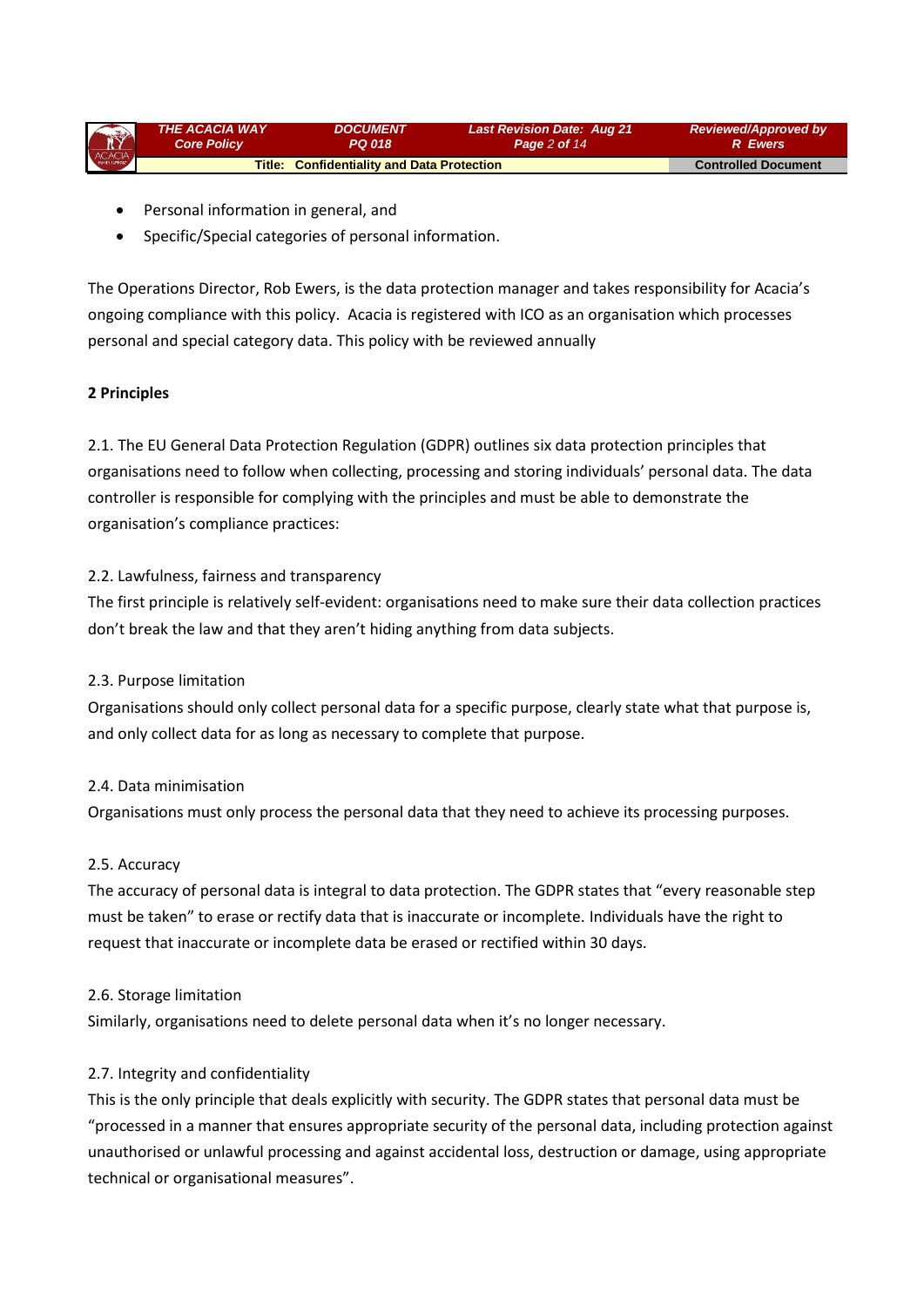| ACACIA | <b>THE ACACIA WAY</b>                             | <i><b>DOCUMENT</b></i> | <b>Last Revision Date: Aug 21</b> | <b>Reviewed/Approved by</b> |
|--------|---------------------------------------------------|------------------------|-----------------------------------|-----------------------------|
|        | <b>Core Policy</b>                                | PQ 018                 | Page 3 of 14                      | <b>R</b> Ewers              |
|        | <b>Title: Confidentiality and Data Protection</b> |                        |                                   | <b>Controlled Document</b>  |

*In order to implement and properly maintain a robust information security function, Acacia recognises the importance of:*

2.8. Understanding Acacia's information security requirements and the need to establish policy and objectives for information security;

2.9. Implementing and operating controls to manage Acacia's information security risks in the context of overall business risks.

2.10. Developing a culture of information security including regular training.

# **3. Legal Basis for collection and processing of personal information**

3.1. The Acacia support service relies on the collection of core client data including personal identifying information, demographic data including special category data, assessment, risk management, care planning/delivery and progress reports. This combined data forms the health record for the client and is central to our ability to deliver an effective and safe support service for our clients whilst fulfilling our contractual and legal obligations as a health service provider.

3.2. The information which forms the health record is collected, stored and processed with legitimate interest as a legal basis.

3.3 Therefore it is not possible for the client to enter the service whilst withholding consent for the collection, storage and processing of their health record data. These two aspects are inextricably linked. Acacia has a legitimate interest in the processing and storage of personal information to deliver the service and where the client does not want this information stored/processed we are unable to offer a service.

3.4. Acacia recognises The Records Management Code of Practice for Health and Social Care (IGA, 2016) as the basis of our health records management procedures. Health records are therefore kept for 8 years in line with this guidance.

3.5. HR personal information is collected and processed on the basis of employment contract, legal obligation and legitimate interest. It is stored and processed for the periods defined by employment law. A copy of these data storage periods is available from the Business Support Officer.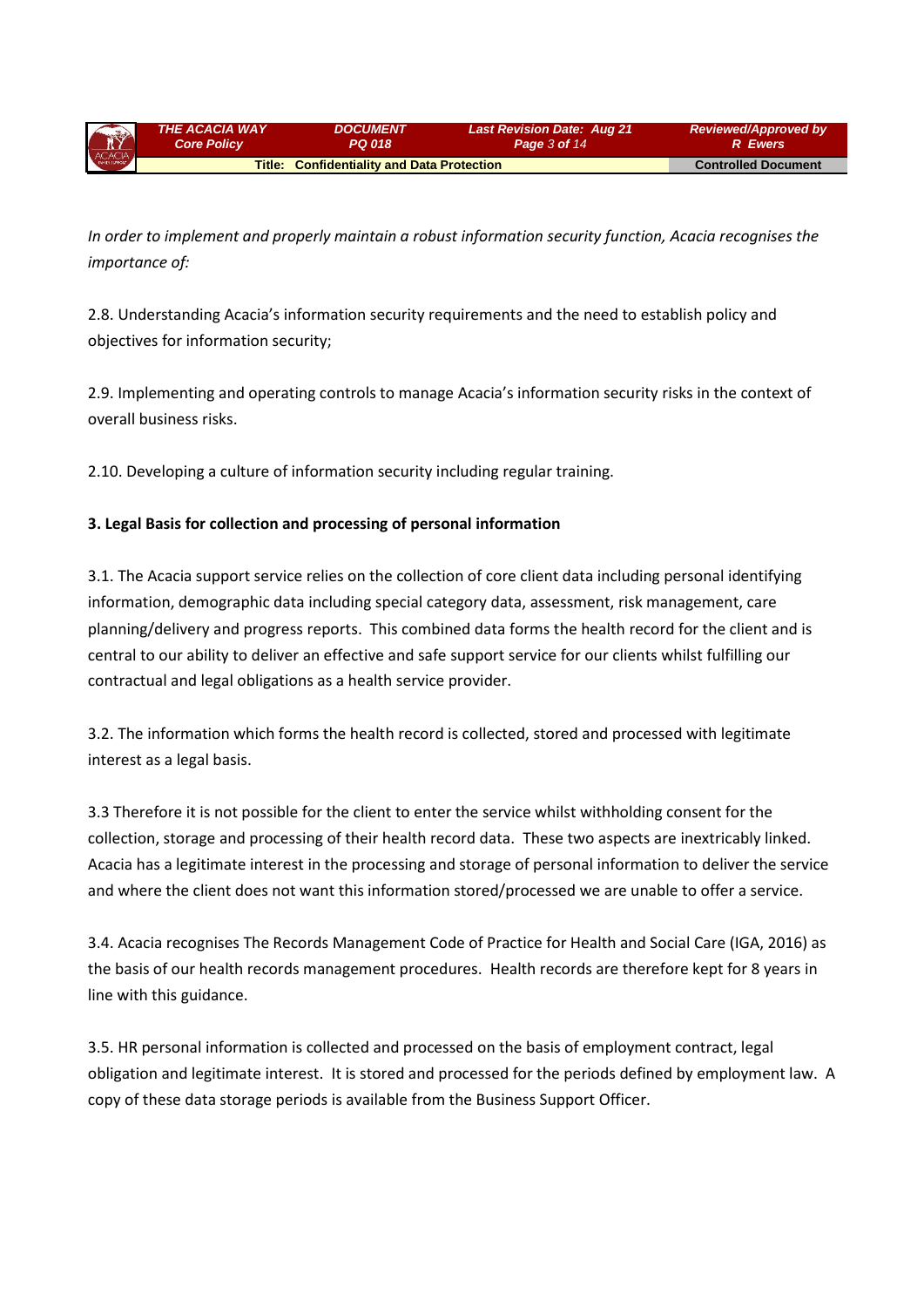| ACACIA | <b>THE ACACIA WAY</b> | <b>DOCUMENT</b>                                   | <b>Last Revision Date: Aug 21</b> | <b>Reviewed/Approved by</b> |
|--------|-----------------------|---------------------------------------------------|-----------------------------------|-----------------------------|
|        | <b>Core Policy</b>    | PQ 018                                            | Page 4 of 14                      | <b>R</b> Ewers              |
|        |                       | <b>Title: Confidentiality and Data Protection</b> |                                   | <b>Controlled Document</b>  |

3.6. Volunteer information is gathered and processed as part of the volunteer recruitment, placement, management and support practices. The information is held and processed with legitimate interests as our legal basis.

3.7. All personal information from clients, staff and volunteers obtained, stored and processed by Acacia for the purpose of promotion and marketing must only be done with the individuals specific consent as a legal basis.

# **4. Informed Consent**

4.1. All staff and volunteers must be aware of the information contained in the appropriate privacy notice. The privacy notices (Client - FQ 018b, Staff - FQ 018c, Volunteers - FQ 018d) must be given to the individual prior to them providing us with their personal data. This notice should be sent to all clients prior to their initial telephone assessment. The privacy notice forms part of the resource pack which is sent to all clients prior to their first telephone assessment.

4.2. The personal information must only be used for the purpose it was given. If at some later point we decide that we would like to use it for a different purpose we must advise the individual of this repurposing and obtain their consent (where we are to rely on consent as our legal basis for processing) unless there is another overriding legal basis for processing eg. court order.

4.3. Where it is proposed, in exceptional circumstances, that information about an individual should be shared with another agency or person, the consent of the individual, or the person who provided the information, should normally be sought.

4.2. This should be done in such a way that those persons know exactly what information will be passed on, to whom and for what purpose.

4.3. Information, which is confidential and restricted, will only be passed on where there is a clear need to know and where the expressed and informed consent has been obtained from the person whose information needs to be passed on.

4.4 The only exception to this is where there is imminent risk to the individual or someone else and/or significant safeguarding concern requiring referral. Please see FQ003 Confidentiality Notice Information Sharing Consent.

4.5. Wherever possible informed consent should be recorded in writing as a form of contract which gives the agreed terms and conditions of passing on and storing this information. When informed consent is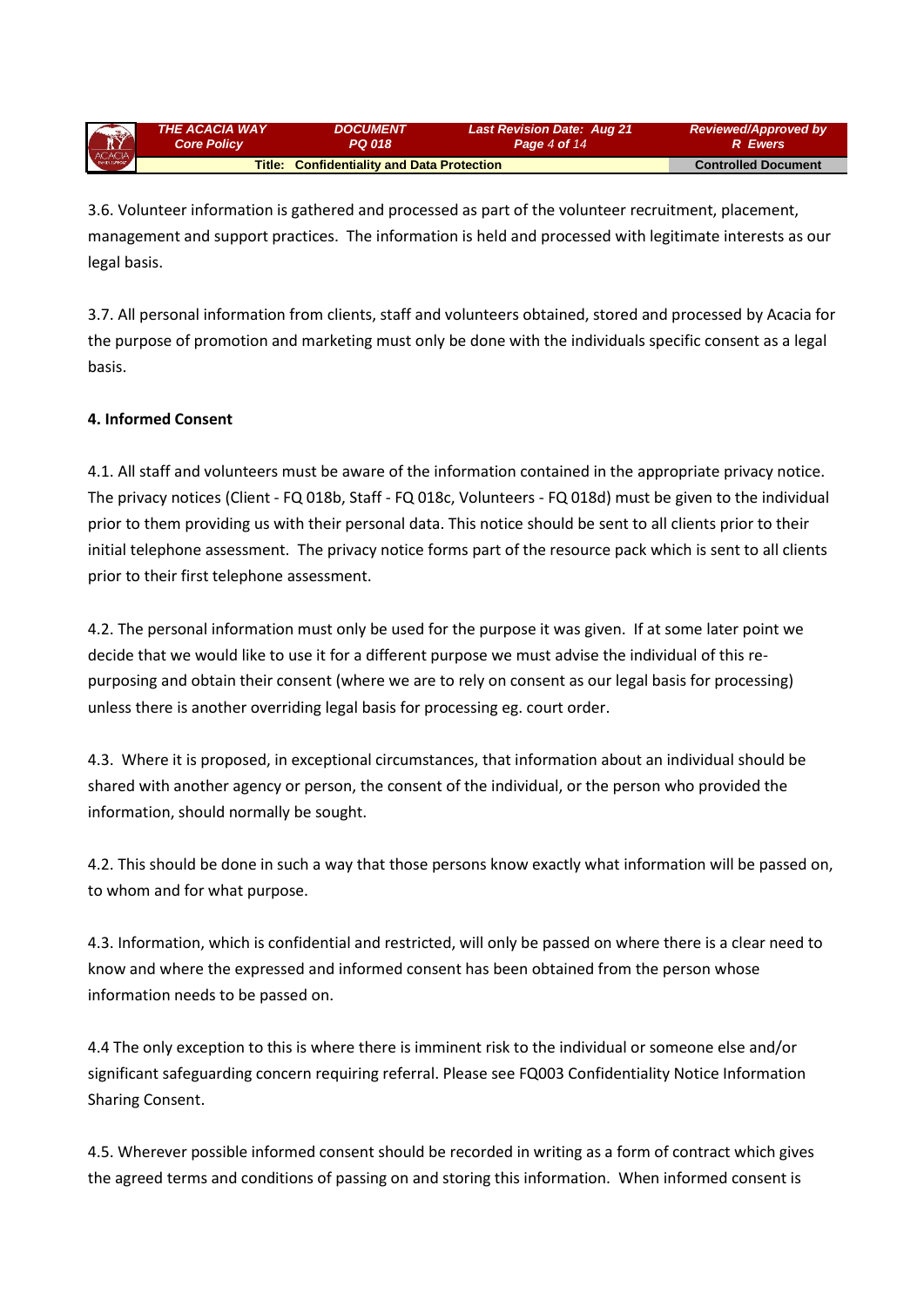*THE ACACIA WAY Core Policy DOCUMENT PQ 018 Last Revision Date: Aug 21 Page 5 of 14 Reviewed/Approved by R Ewers* **Title: Confidentiality and Data Protection <b>Controlled Document Controlled Document** 

being obtained on the telephone as part of an assessment/befriending session client consent should be recorded in the client management system. Written consent should then be obtained at the first face to face meeting or as soon as practically possible. This should be obtained using FQ003 Confidentiality Notice Information Sharing Consent.

4.7. The privacy notice must given to the client before they enter the service. This document explains that legitimate interests is the legal basis for processing their personal information. The processing of this information is essential with regard to our ability to deliver a competent support service and comply with legal and contractual obligations regarding their health data. We cannot deliver a service without this information however,

4.8. The client may decline/withdraw consent to receive Acacia marketing and promotion without detriment to the support service they are receiving.

#### **5 Disclosing Information**

5.1. In normal circumstances, staff may only disclose personal information outside the organisation if one or more of the following applies:

5.1.1. The disclosure is routinely necessary for the purpose for which the information is held and the individuals about whom the data is held have been made aware of, or could reasonably expect, such a disclosure to be made as part of the legitimate interests of the service.

5.1.3. The receiving staff member 'needs to know' the information in order to carry out their duties;

5.1.4. The person about whom the information is held has given valid consent to the disclosure

5.2. Where it is not possible to obtain valid consent, information may exceptionally be passed on when there is a legal basis for overriding the usual non-disclosure e.g.

5.2.1. The disclosure is required under direction of a Court Order'

5.2.2. The disclosure is provided for agreed inter-agency procedures which have a legal basis for their operation.

5.2.2. Imminent safety risk for client or other, including safeguarding.

# 5.3. When passing information to others, staff should:

5.3.1. Check that the source of the request is bona fide;

5.3.2. Ensure that the recipients understand and accept their obligation to respect the confidentiality of the information;

5.3.3. Only send the information necessary for the purpose of the disclosure;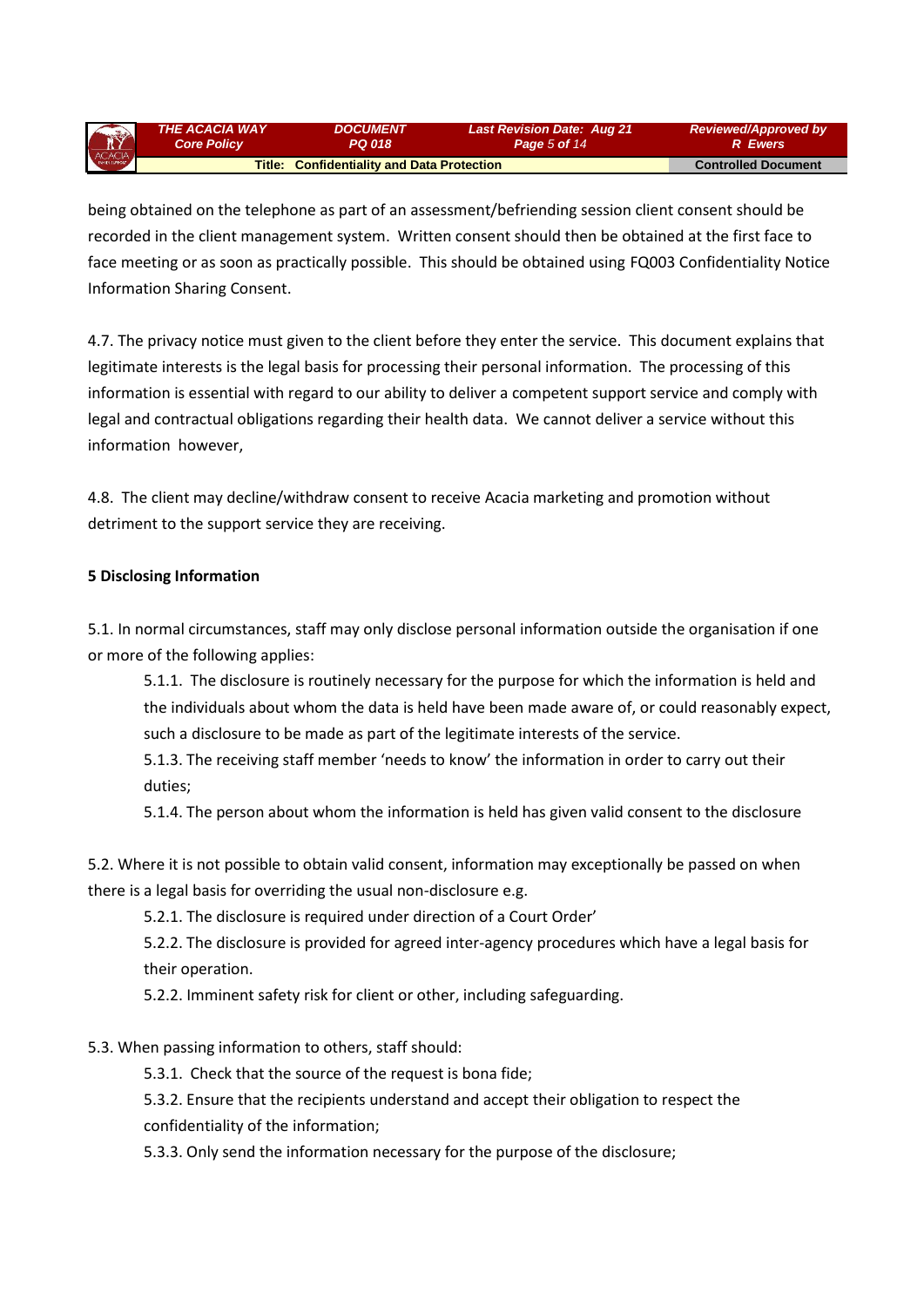| ACACIA | <b>THE ACACIA WAY</b> | <i><b>DOCUMENT</b></i>                            | <b>Last Revision Date: Aug 21</b> | <b>Reviewed/Approved by</b> |
|--------|-----------------------|---------------------------------------------------|-----------------------------------|-----------------------------|
|        | <b>Core Policy</b>    | PQ 018.                                           | Page 6 of $14$                    | <b>R</b> Ewers              |
|        |                       | <b>Title: Confidentiality and Data Protection</b> |                                   | <b>Controlled Document</b>  |

5.3.4. Record exactly what has been passed on, to whom, when and why in the Acacia database or other appropriate place.

5.3.4. Ensure that FQ038a Limitations of Use Statement is included in any written/printed/faxed communication.

# 5.4. When receiving information from others, staff should:

5.4.1. Ensure that any information received in confidence should be marked as such to ensure it is not inadvertently disclosed to third parties;

5.4.2. Ensure that only information necessary for the purpose of the information being shared should be requested.

5.4.3. Ensure that information requests include a confidentiality statement similar to "Information will be treated with utmost confidence and will not be divulged to anyone outside the organisation except when stated at collection or agreed at a later date."

5.4.4. Add to database and shred paper communications where practicable.

5.5. All confidential information shall be treated in line with Acacia's Confidentiality & Data Protection Policy.

5.6 All staff employment job descriptions and volunteer role descriptions must contain a statement enforcing the duty to respect the confidentiality of information.

5.7. Staff, students, staff of other agencies, temporary staff and volunteers must sign a confidentiality statement (FQ008 Confidentiality and Data Protection Statement for volunteers or FQ008c Confidentiality Agreement Employee and Contractor) on commencing employment/placement with Acacia either as part of their staff contract or as a separate signed statement.

5.8. All employees and volunteers are responsible for:

5.8.1. Checking that any personal data that they provide to Acacia is accurate and up to date. 5.8.2. Informing Acacia of any changes to information which they have provided, e.g. changes of address.

5.9. Sensitive information is only to be requested on a 'need to know' basis. This means only when the information is necessary to provide a service or to manage the delivery of a service effectively.

# **6. Culture and Training**

6.1. Acacia will ensure that staff, volunteers and trustees receive adequate training and guidance on their duties and responsibilities in relation to the handling, disclosure and storage of personal information and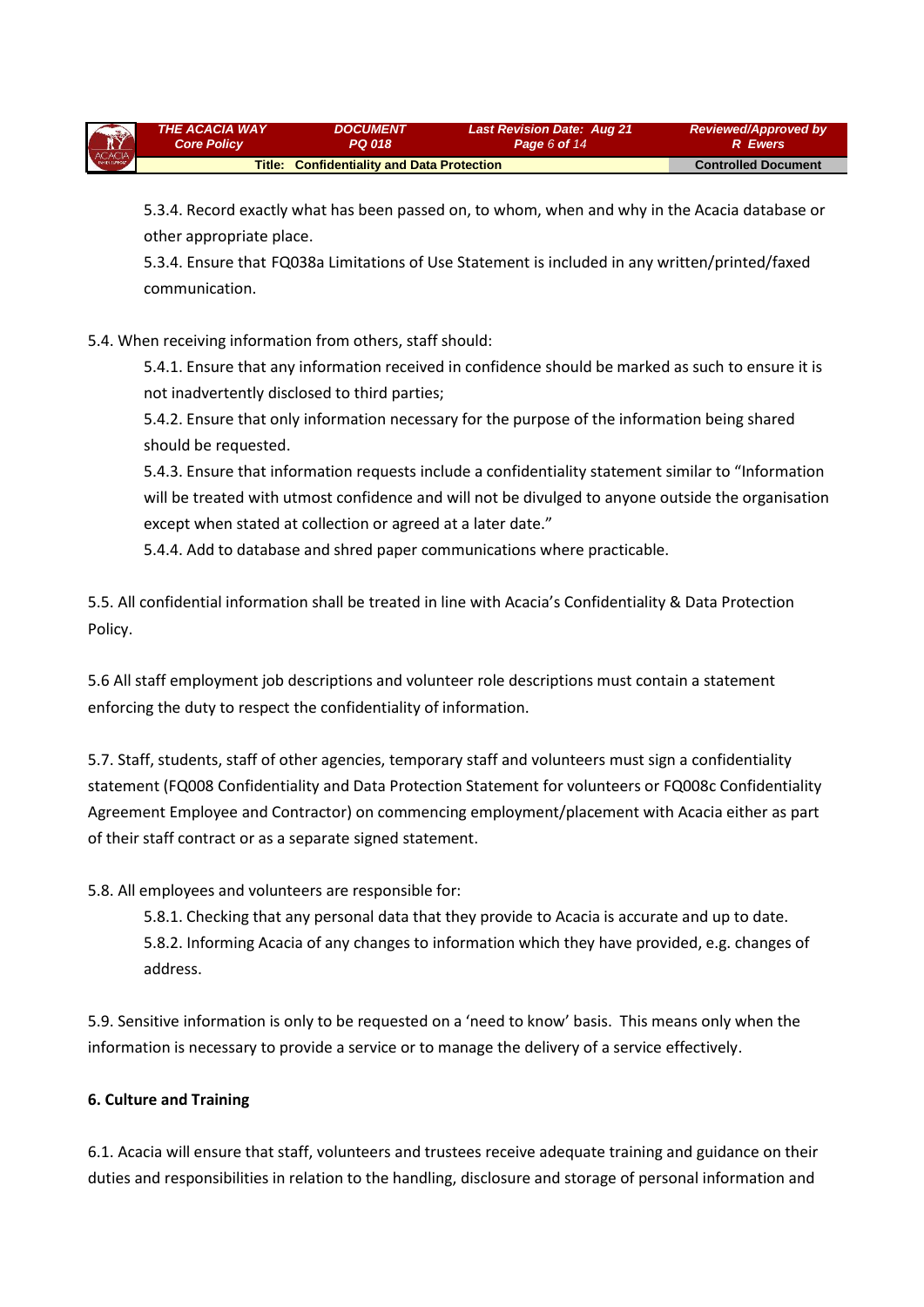| ACACIA | <b>THE ACACIA WAY</b>                             | <b>DOCUMENT</b> | <b>Last Revision Date: Aug 21</b> | <b>Reviewed/Approved by</b> |
|--------|---------------------------------------------------|-----------------|-----------------------------------|-----------------------------|
|        | <b>Core Policy</b>                                | PQ 018          | Page 7 of 14                      | R Ewers                     |
|        | <b>Title: Confidentiality and Data Protection</b> |                 |                                   | <b>Controlled Document</b>  |

information assets and will be deemed suitable for the roles they are considered for to reduce the risk of theft, fraud or misuse.

6.2. All staff and volunteers must make every effort to participate in and complete Acacia Data Protection training in a timely manner.

6.3. Acacia will develop a culture of 'Privacy by design' by requiring impact assessments to be completed for any new project and maintaining a raised profile of data protection through notices, reminders and inclusion of data protection at staff meetings.

6.4. In accordance with the organisation's disciplinary procedures, disciplinary action may be taken against any member of staff who fails to carry out the duties and responsibilities set out in this Policy or the procedures that follow from it.

6.5. Where contractors and employment agencies are used, the contracts between Acacia and these third parties will contain clauses to ensure that contracted staff are bound by the same code of confidentiality and data protection as employed staff.

6.6. Procedures must be maintained and implemented to ensure an employee's, contractors or third party's exit from Acacia is managed and the return of all equipment and removal of all access rights are completed.

6.7. Any breach of this policy will be taken seriously and may result in formal action. Any employee who considers that the policy has not been followed in respect of personal data about themselves should raise the matter with Acacia's data protection manager Rob Ewers, Operations Director.

# **7. Acacia's Designated Data Controller/Data Protection Manager**

7.1. Acacia is responsible for ensuring compliance with data protection legislation and implementation of this policy on behalf of the Trustees. Any questions or concerns about the interpretation or operation of this policy should be taken up in the first instance with the Data Protection Manager. The Data Protection Manager Rob Ewers is the named individual responsible for operational data protection compliance within Acacia.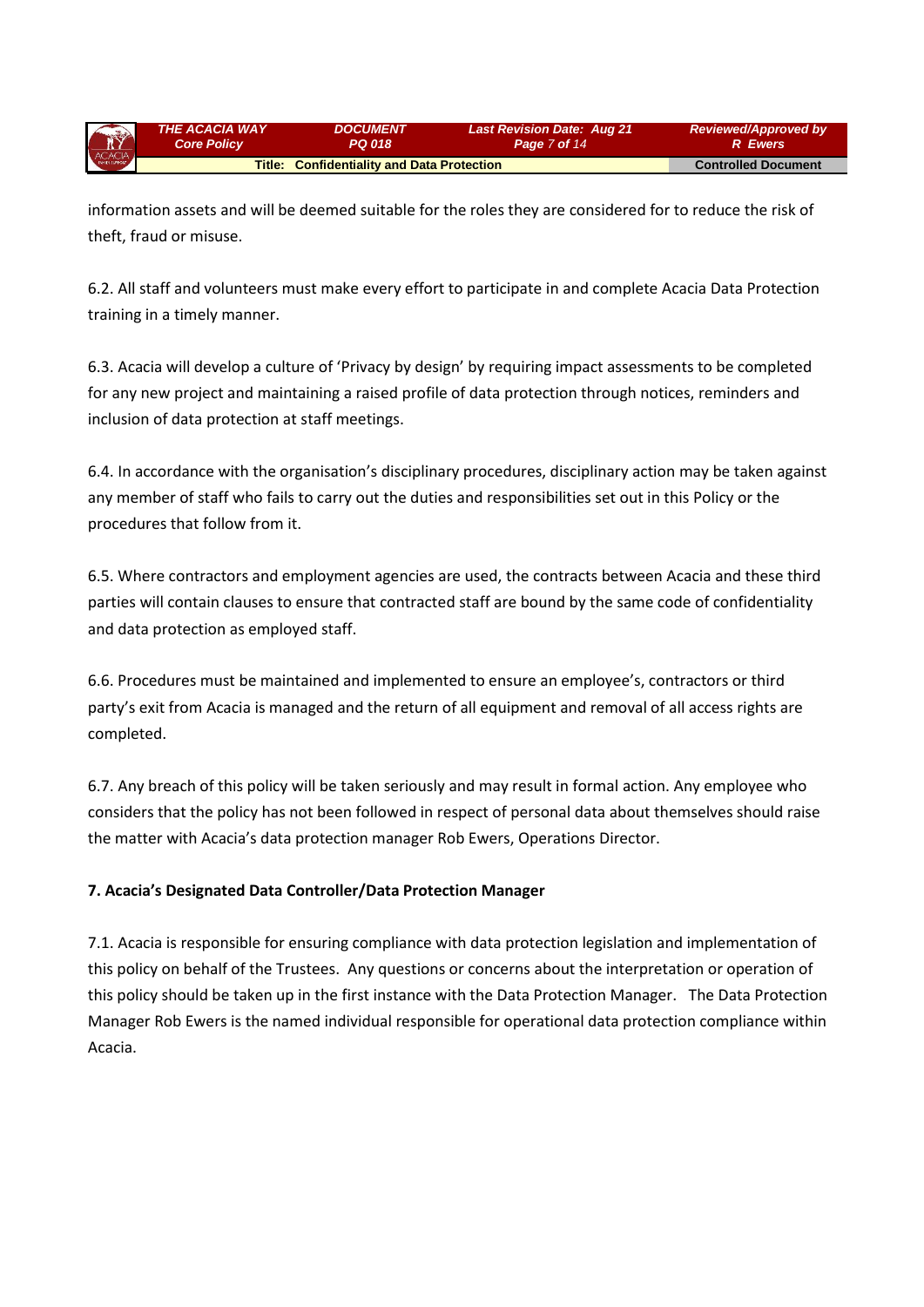| ACACIA | <b>THE ACACIA WAY</b>                             | <i><b>DOCUMENT</b></i> | <b>Last Revision Date: Aug 21</b> | <b>Reviewed/Approved by</b> |
|--------|---------------------------------------------------|------------------------|-----------------------------------|-----------------------------|
|        | <b>Core Policy</b>                                | PQ 018                 | Page $8$ of 14                    | <b>R</b> Ewers              |
|        | <b>Title: Confidentiality and Data Protection</b> |                        |                                   | <b>Controlled Document</b>  |

#### **8. Data Security**

8.1. The need to ensure that data is kept securely means that precautions must be taken against physical loss or damage, and that both access and disclosure must be restricted. All staff are responsible for ensuring that:

8.1.1. Any personal data which they hold is kept securely, either electronically or in lockable cabinets

8.1.2. Personal information is not disclosed either orally, in writing or otherwise to any unauthorised third party.

8.1.3. Written personal information taken off site must only be in essential circumstances.

8.1.4. Written records taken off site must be pseudo anonymised - they must never contain the client's name anywhere on the document or any other obvious identifying details.

8.1.5 The client's unique generated code must be used as an identifier in this information. The staff member must ensure the written information is kept securely offsite at all times.

8.1.6. Documents containing individual data must not be left visible where they can be read by anyone inappropriately. This includes telephone messages, computer prints, letters and other documents.

8.1.7. Desks must be cleared of any personal information each evening and electronic documents closed down when leaving a desk.

8.2. Users must be aware of their responsibilities for maintaining effective access controls, particularly regarding the use of computers, mobile devices and passwords. Protection will be required commensurate with the risks when using mobile computing and remote working facilities as per PQ18a Computer and Mobile Device Policy.

8.3. All hardware containing data must be handled securely being mindful of the above protocols and policy.

8.4. Personal data must not be stored on the hard disc of an Acacia laptop or flash drive unless it has been encrypted and secured by robust password as per policy guidelines.

8.5. Access to system files and program source code will be controlled and information technology projects and support activities conducted in a secure manner including sufficient firewall.

8.6. All equipment containing storage media will be checked to ensure that any sensitive data and licensed software has been removed prior to passing on to Orbits for secure disposal. During this process all remaining data is securely overwritten prior to destruction and Orbits will provide Acacia with a certificate of secure disposal.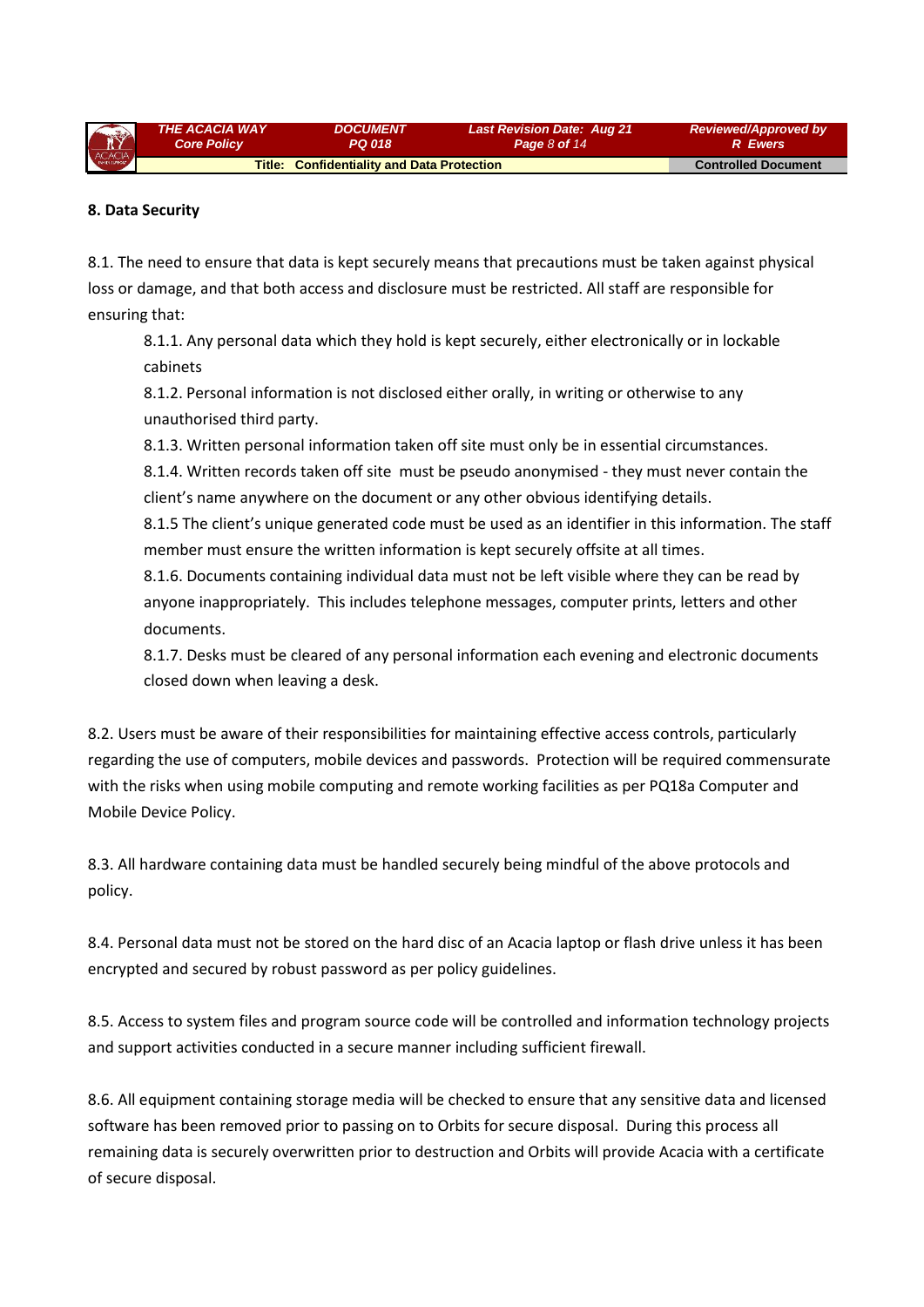| R      | THE ACACIA WAY     | <i><b>DOCUMENT</b></i>                            | <b>Last Revision Date: Aug 21</b> | <b>Reviewed/Approved by</b> |
|--------|--------------------|---------------------------------------------------|-----------------------------------|-----------------------------|
|        | <b>Core Policy</b> | <b>PQ 018</b>                                     | Page 9 of 14                      | <b>R</b> Ewers              |
| ACACIA |                    | <b>Title: Confidentiality and Data Protection</b> |                                   | <b>Controlled Document</b>  |

8.7. Acacia will ensure and verify that all personal data held by us and our data processors will be stored in a secure manner. Ensuring physical and environmental security is in place to prevent unauthorised physical access, damage, theft, compromise, and interference with personal information. Robust cyber security measures must also be in place.

8.7.1. Acacia shall ensure that personal data is stored securely using current security software that is kept-up-to-date.

8.7.2. Appropriate back-up and disaster recovery solutions shall be in place.

8.7.3. All cloud based personal data shall be stored securely inside the EU. Acacia requires all cloud-based providers to use industry standard security/backup and provide details of this to Acacia for our records. If data is stored/processed outside the EU it must be done so under the same robust security and confidentiality conditions as those required inside the EU.

8.8. All health records including client's personal and special category information data will be stored on the Acacia electronic client management system which is hosted in the EU. This service is currently provided by iizuka. A GDPR/data protection legislation compliant contract must be maintained with these processors to ensure security of data. Client paper files will be secured at head office in locked filing cabinets.

8.9. As a small organisation, Acacia uses a cloud-based version of Microsoft Office 365. As a result, our data is stored in the Microsoft Cloud which is based in the EU. In the unlikely event that we transfer personal information to countries that are outside of the European Union we will ensure that the transfer is carried out in a compliant manner and appropriate safeguards are in place.

8.10. Document tracking – all hard copy client files must be stored securely at head office. In rare instances if there is a necessity for the file to be taken off site the permission of the Data Manager, Rob Ewers, must be obtained and the file must be tracked, kept secure at all times, and returned to head office as soon as possible.

# *Please see Appendix One for security information relating to the use of the client database.*

# **9. Subject Access Requests**

9.2. In accordance with individuals' rights of access under the data protection legislation, Acacia will, on request, inform an individual what information is kept about them and will provide a copy of that information. Any person who wishes to exercise this right should make the request in writing to the Data Protection Manager using the standard form (FQ008m Subject Access Request). *Please note that the request does not have to be made using only this form and the individual has the right to make the request*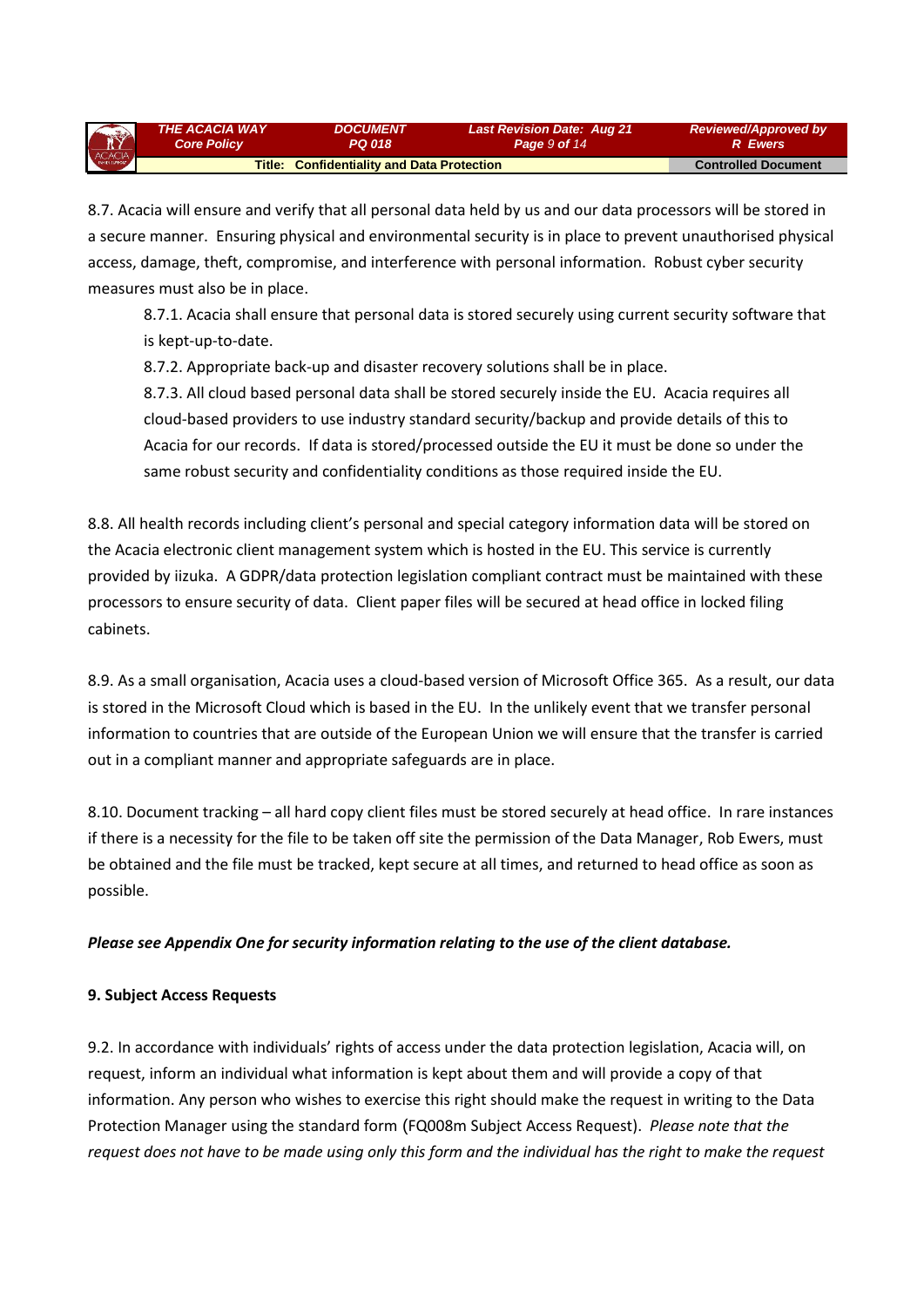| ACACIA | <b>THE ACACIA WAY</b>                             | <i><b>DOCUMENT</b></i> | <b>Last Revision Date: Aug 21</b> | <b>Reviewed/Approved by</b> |
|--------|---------------------------------------------------|------------------------|-----------------------------------|-----------------------------|
|        | <b>Core Policy</b>                                | PQ 018                 | <b>Page 10 of 14</b>              | <b>R</b> Ewers              |
|        | <b>Title: Confidentiality and Data Protection</b> |                        |                                   | <b>Controlled Document</b>  |

*in writing in any format they wish. This form has been provided to assist the individual and Acacia by providing a simple and systematic template for the request.*

9.3. If personal details are inaccurate, they can be amended upon request.

9.4. Acacia aims to comply with requests for access to personal information as quickly as possible but will ensure that it is provided within 30 days of receipt of a completed form/request unless there is good reason for delay. In such cases, the reason for delay will be explained in writing to the individual making the request.

9.5. All individuals who are the subject of personal data held by Acacia are entitled to:

- 9.5.1. Ask what information the organisation holds about them and why.
- 9.5.2. Ask how to gain access to it.
- 9.5.3. Be informed how to keep it up to date.

9.5.4. Be informed what the organisation is doing to comply with its obligations under the Data Protection legislation

9.5.4 . Be provided with a copy of it

9.5.5 Have that information deleted/destroyed – unless it is:

- i. a health record, in which case Acacia is required to keep this information securely for 8 years to comply with Records Management Code of Practice for Health and Social Care, IGA, 2016.
- ii. Or must be kept to comply with employment legislation or other relevant legislation/legal requirement

#### **10. Outsourcing**

10.1. It is inevitable that Acacia must outsource various IT services and facilities i.e. cloud based storage, cloud base database, IT support services. To ensure that these outside services or 'data processors' do not present any additional risks to the security of personal information Acacia clearly specifies how these services should manage personal data and restricts their processing of it by specifying this in our contracts.

10.1.1. Acacia requires data processors to have good security and internal privacy policies to be in place and adhered to.

10.1.2. These data processors are specifically identified in the Acacia Data Protection Map and Data Protection Register

10.1.2. The individual has a right to know who these outsourced services are and how they are involved in processing their information. This information is included in the privacy notice.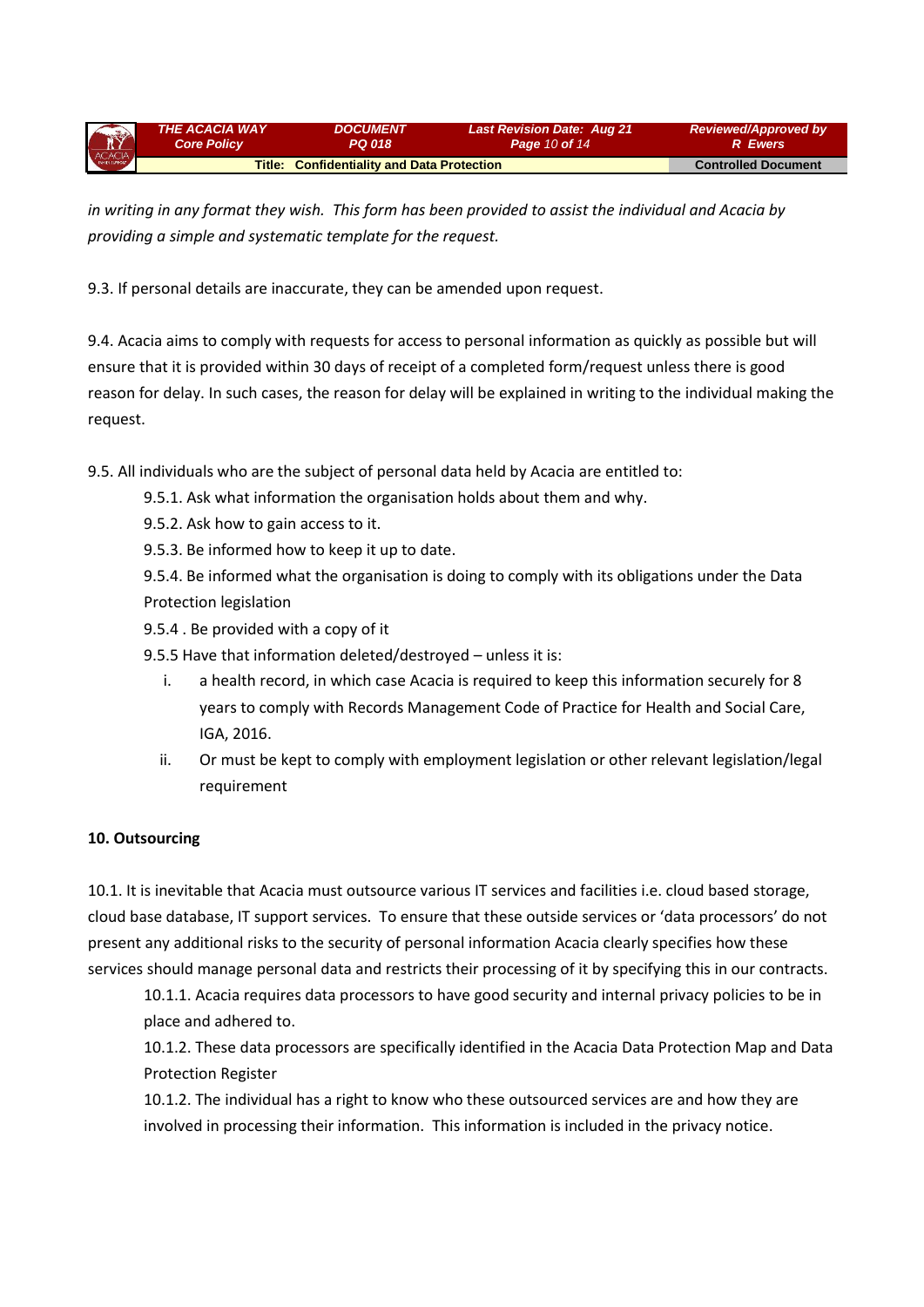| ACACIA | <b>THE ACACIA WAY</b>                             | <i><b>DOCUMENT</b></i> | <b>Last Revision Date: Aug 21</b> | <b>Reviewed/Approved by</b> |
|--------|---------------------------------------------------|------------------------|-----------------------------------|-----------------------------|
|        | <b>Core Policy</b>                                | PQ 018                 | <b>Page 11 of 14</b>              | <b>R</b> Ewers              |
|        | <b>Title: Confidentiality and Data Protection</b> |                        |                                   | <b>Controlled Document</b>  |

### **11. Collection and Retention of Data**

11.1. The purpose for holding personal data and a general description of the categories of people and organisations to whom we may disclose it are listed in the Data Protection register and the Data Map . This information is available in the data protection folder on Sharepoint or may be obtained from the Data Protection Manager, Rob Ewers.

11.2. Acacia recognises The Records Management Code of Practice for Health and Social Care (IGA, 2016) as the basis of our health records management and retention procedures. Health records are to be kept for 8 years in line with this guidance.

11.3. Human resources information is kept for the duration of employment or volunteering with Acacia and in line with employment legislation for 6 years after in most cases but can be as much as 18 years for some.

11.4. Following the appropriate retention period all data, whether hard copy or computer data is permanently deleted. Hard copy notes are cross shredded to an extent that they are irretrievable. See 13 below.

#### **12. Auditing of data protection**

12.1. The various processes regarding data management and security are built into the standard audit cycle to ensure compliance with this policy.

12.2. Acacia will test data protection procedures eg. breach process to ensure that our practices and policies are effective and robust.

# **13. Archiving / Removal**

13.1. Our aim is to store personal information for the shortest time necessary to complete the purposes for which the information was gathered. This is a directive and a client right under GDPR legislation. To ensure that personal data is kept for no longer than necessary Acacia only keeps personal information according to the time periods recommended by applicable guidelines and legislative requirement. The specific time periods are stated in the relevant privacy notice.

13.2. Acacia will keep some forms of information for longer than others depending on a number of factors e.g. NHS contractual requirements, health record guidance, legal obligation. All staff are responsible for ensuring that personal information is not kept for longer than necessary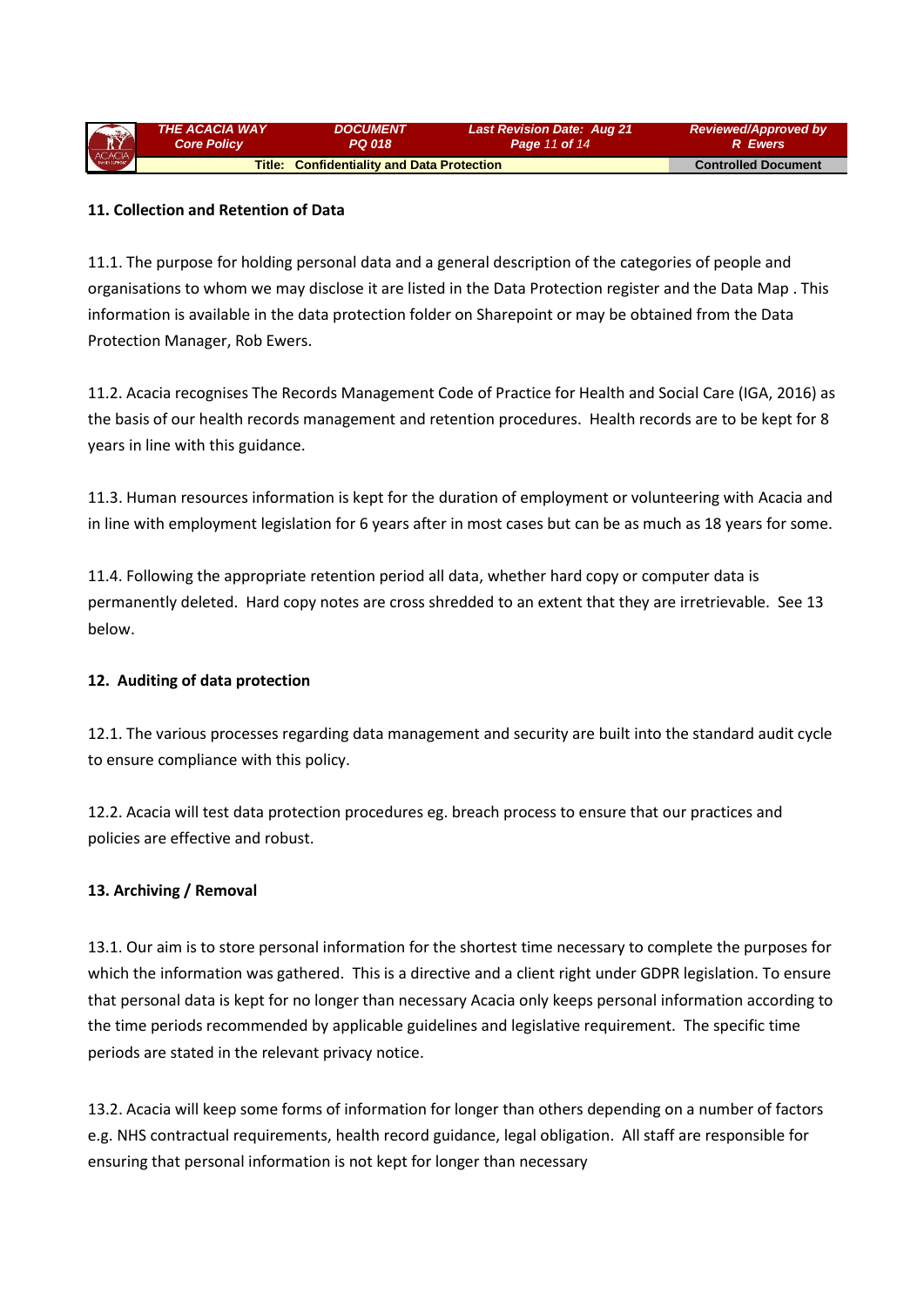| ACACIA | <b>THE ACACIA WAY</b> | <i><b>DOCUMENT</b></i>                            | Last Revision Date: Aug 21 | <b>Reviewed/Approved by</b> |
|--------|-----------------------|---------------------------------------------------|----------------------------|-----------------------------|
|        | <b>Core Policy</b>    | PQ 018                                            | <b>Page 12 of 14</b>       | R Ewers                     |
|        |                       | <b>Title: Confidentiality and Data Protection</b> |                            | <b>Controlled Document</b>  |

12.2. Disposal of information no longer required must maintain privacy and confidentiality. Paper copies must be shredded. Electronic records must be permanently deleted as per 8.6.

### **13. Breach**

13.1. Acacia has an obligation to report personal data breaches to the Information Commissioner's Office within 72 hours of becoming aware of the breach. Information regarding data loss and or breach of security incidents must be communicated to the Data Protection Manager in a timely manner to allow the appropriate action to be taken. PQ018c Personal Data Breaches provides guidance for staff and volunteers where a breach is suspected/observed/discovered.

13.2. In the event of the discovery of an internal breach leading to the accidental or unlawful destruction, loss, alteration, unauthorised disclosure of, or access to, personal data, this information must be reported to The Data Manager immediately. The Data Manager will act to promptly assess the risk to people's information, rights and freedoms and if appropriate report this breach to the ICO within 72 hours. The Data Protection Manager will refer to PQ 018b Breach Incident Management Plan Template as a guide and record the breach and consequent action in the breach incident register.

13.3. In the event of the discovery of an external breach i.e. in one of our data processors, we will expect this to be reported to us immediately on discovery, bearing in mind that we will have to report the breach within 72 hours. This clause will be required in all contracting of external services who are data processors for Acacia.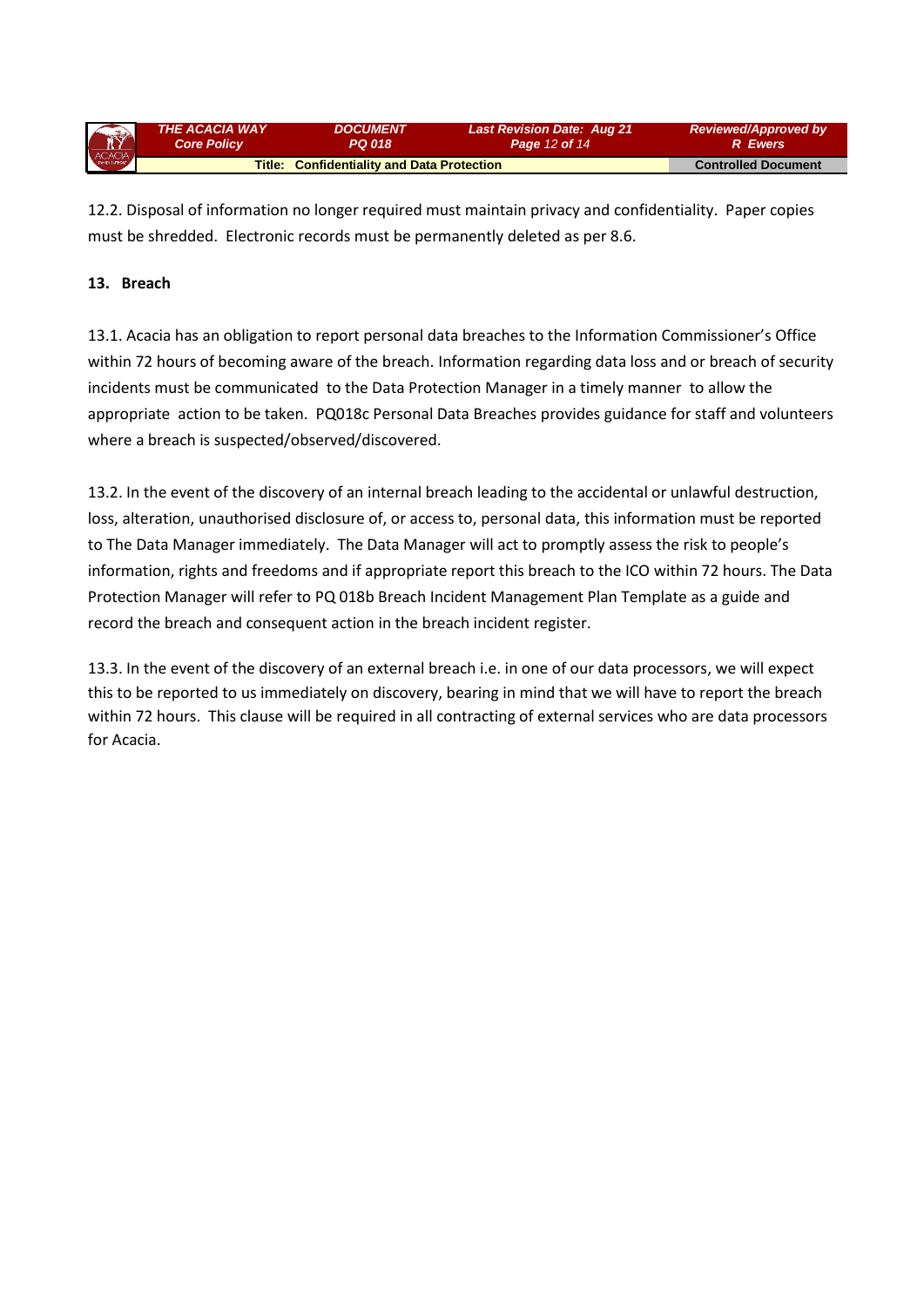| ACACIA | <b>THE ACACIA WAY</b>                             | <b>DOCUMENT</b> | <b>Last Revision Date: Aug 21</b> | <b>Reviewed/Approved by</b> |
|--------|---------------------------------------------------|-----------------|-----------------------------------|-----------------------------|
|        | <b>Core Policy</b>                                | PQ 018          | <b>Page 13 of 14</b>              | <b>R</b> Ewers              |
|        | <b>Title: Confidentiality and Data Protection</b> |                 |                                   | <b>Controlled Document</b>  |

#### **Appendix One – Accessing the Database – Security Considerations**

At the core of Acacia's service is our iizuka client database 'Case Manager' which is where we store all client data including their health record. This information is highly sensitive and personal and the impact of losing or breaching this data could be great and have serious consequences for the individual and the organisation. Therefore, it is vitally important that we pay particular attention to keeping this information safe and secure.

The following guidelines are here to help ensure that we follow safe practices in relation to accessing the client database and minimise the risk of loss and/or breach.

- Only authorised staff and volunteers should access the client database and you must never access client personal data unless you have a specific need to do so in relation to the delivery of the service.
- The database is password protected with 2 factor authentication– all staff and volunteers accessing the database should use their own password. This must not be shared. You will need to have your Acacia phone with you to receive the authorisation code when accessing Case Manager. The database has an internal auditing system which identifies each login and records all activity whilst you are logged in.
- Computers/Laptops which are used to access the database must be approved Acacia devices. They must be full protected/encrypted and must comply with the security requirements of PQ018a Computer and Mobile Device Policy.
- You must never download personal information from the database to your computer. The only exception to this is fully anonymised data for reporting purposes.
- Never leave your computer/mobile device unattended with the client database portal open.
- Never access the database where other persons may be able to view the information on your screen.
- Any device used to access the database must have a 5-minute time out set so that it goes into standby when no activity is detected and requires a password to log back in.